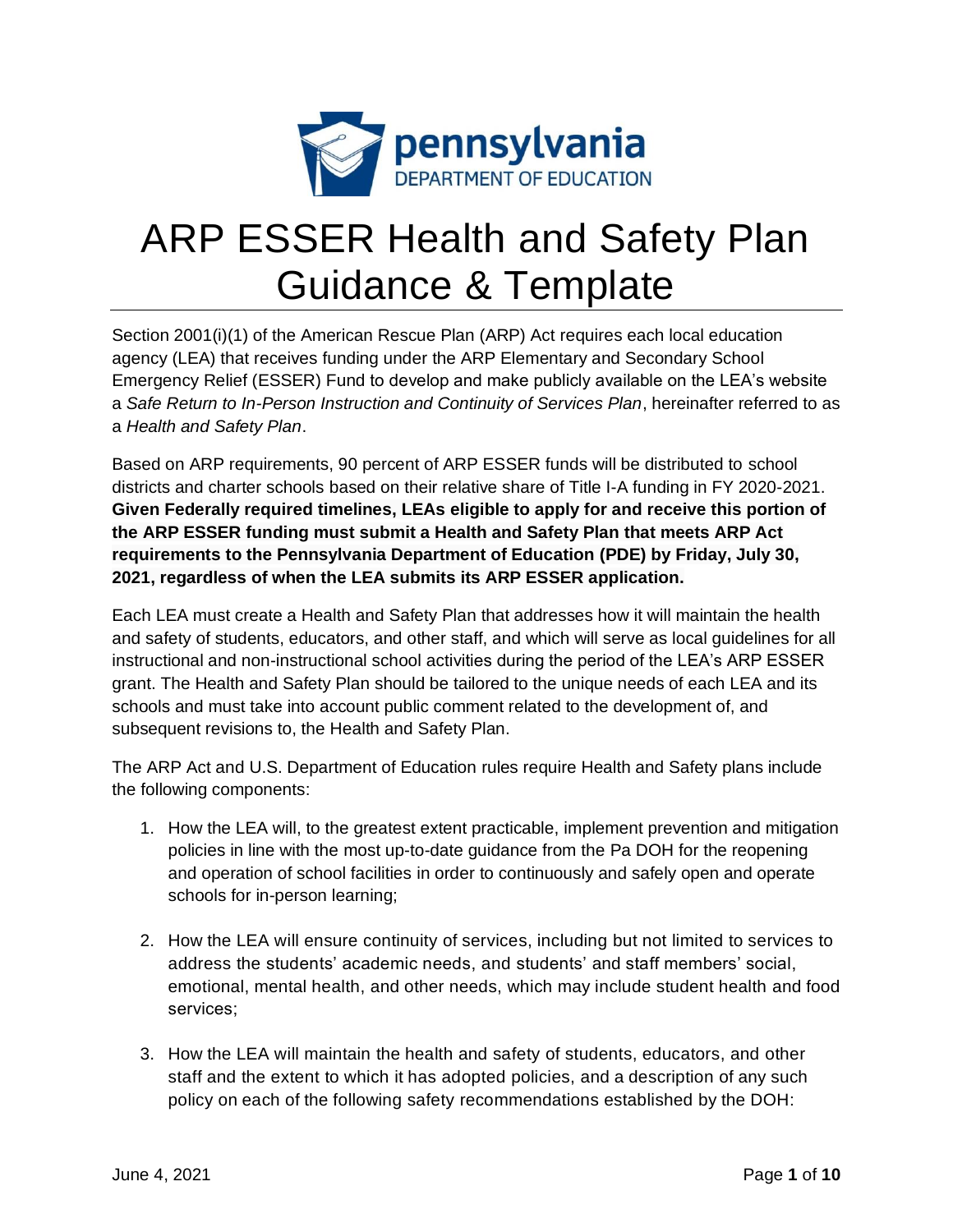- a. Universal and correct wearing of [masks;](https://www.cdc.gov/coronavirus/2019-ncov/prevent-getting-sick/cloth-face-cover-guidance.html?CDC_AA_refVal=https%3A%2F%2Fwww.cdc.gov%2Fcoronavirus%2F2019-ncov%2Fcommunity%2Fschools-childcare%2Fcloth-face-cover.html)
- b. Modifying facilities to allow for [physical distancing](https://www.cdc.gov/coronavirus/2019-ncov/prevent-getting-sick/social-distancing.html) (e.g., use of cohorts/podding);
- c. [Handwashing and respiratory etiquette;](https://www.cdc.gov/handwashing/when-how-handwashing.html)
- d. [Cleaning](https://www.cdc.gov/coronavirus/2019-ncov/community/clean-disinfect/index.html) and maintaining healthy facilities, including improving [ventilation;](https://www.cdc.gov/coronavirus/2019-ncov/community/schools-childcare/ventilation.html)
- e. [Contact tracing](https://www.cdc.gov/coronavirus/2019-ncov/php/contact-tracing/contact-tracing-resources.html?CDC_AA_refVal=https%3A%2F%2Fwww.cdc.gov%2Fcoronavirus%2F2019-ncov%2Fphp%2Fopen-america%2Fcontact-tracing-resources.html) in combination with [isolation](https://www.cdc.gov/coronavirus/2019-ncov/if-you-are-sick/isolation.html) and [quarantine,](https://www.cdc.gov/coronavirus/2019-ncov/if-you-are-sick/quarantine.html) in collaboration with State and local health departments;
- f. [Diagnostic](https://www.cdc.gov/coronavirus/2019-ncov/lab/pooling-procedures.html) and screening testing;
- g. Efforts to provide COVID-19 [vaccinations to school communities;](https://www.cdc.gov/coronavirus/2019-ncov/vaccines/toolkits/schools-childcare.html)
- h. Appropriate accommodations for children with disabilities with respect to health and safety policies; and
- i. Coordination with state and local health officials.

The LEA's Health and Safety Plan must be approved by its governing body and posted on the LEA's publicly available website by July 30, 2021.\* The ARP Act requires LEAs to post their Health and Safety Plans online in a language that parents/caregivers can understand, or, if it is not practicable to provide written translations to an individual with limited English proficiency, be orally translated. The plan also must be provided in an alternative format accessible, upon request, by a parent who is an individual with a disability as defined by the Americans with Disabilities Act.

Each LEA will upload in the eGrants system its updated Health and Safety Plan and webpage URL where the plan is located on the LEA's publicly available website.

The ARP Act requires LEAs to review their Health and Safety Plans at least every six months during the period of the LEA's ARP ESSER grant. LEAs also must review and update their plans whenever there are significant changes to the DOH recommendations for K-12 schools. Like the development of the plan, all revisions must be informed by community input and reviewed and approved by the governing body prior to posting on the LEA's publicly available website.

LEAs may use the template to revise their current Health and Safety Plans to meet ARP requirements and ensure all stakeholders are fully informed of the LEA's plan to safely resume instructional and non-instructional school activities, including in-person learning, for the current school year. An LEA may use a different plan template or format provided it includes all the elements required by the ARP Act, as listed above.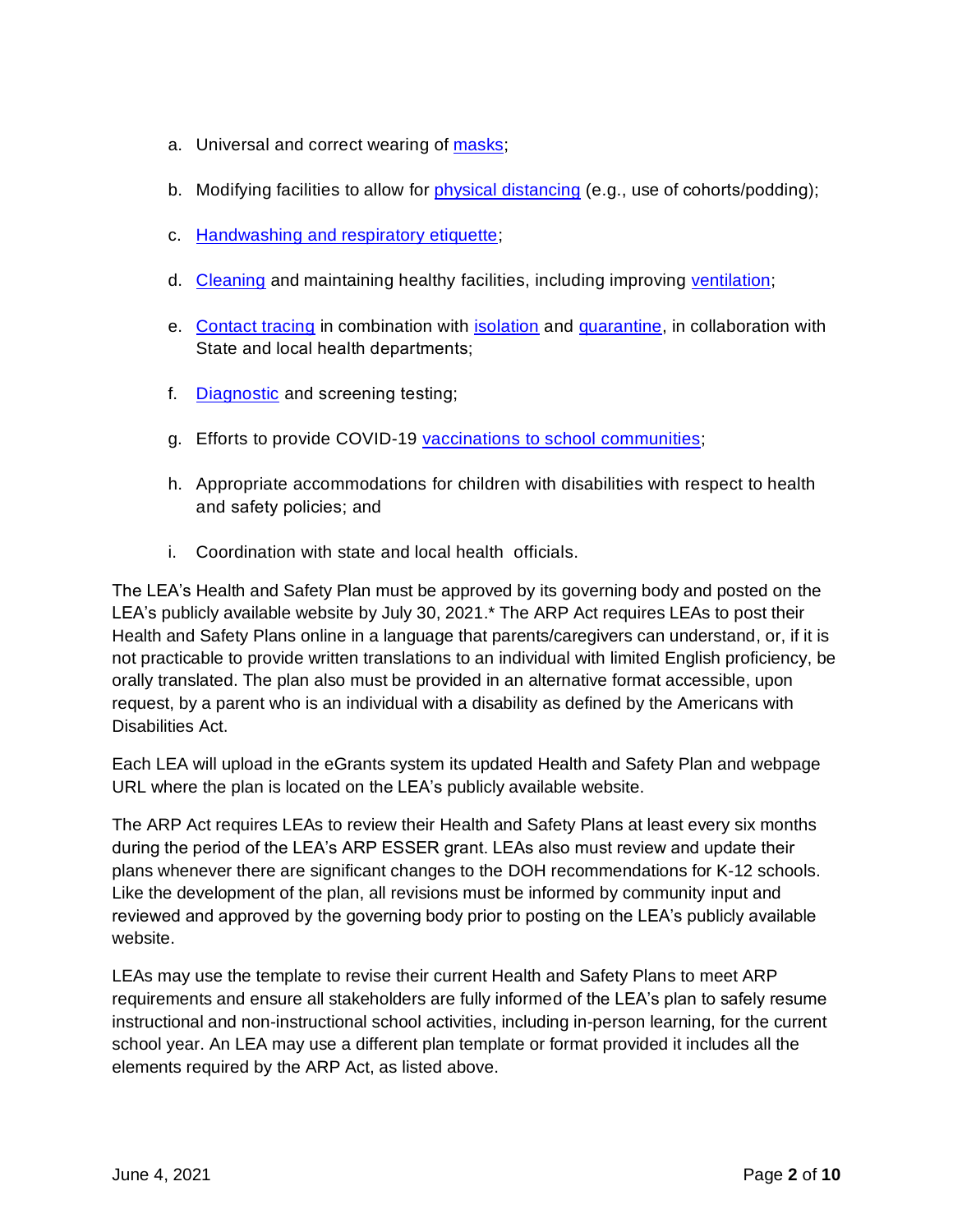\* The July 30 deadline applies only to school districts and charter schools that received federal Title I-A funds in FY 2020-2021 and intend to apply for and receive ARP ESSER funding.

## **Additional Resources**

LEAs are advised to review the following resources when developing their Health and Safety Plans:

- DOH [K-12 School Operational Strategy](https://www.cdc.gov/coronavirus/2019-ncov/community/schools-childcare/operation-strategy.html?CDC_AA_refVal=https%3A%2F%2Fwww.cdc.gov%2Fcoronavirus%2F2019-ncov%2Fcommunity%2Fschools-childcare%2Fschools.html)
- [PDE Resources for School Communities During COVID-19](https://www.education.pa.gov/Schools/safeschools/emergencyplanning/COVID-19/Pages/default.aspx)
- [PDE Roadmap for Education Leaders](https://www.education.pa.gov/Schools/safeschools/emergencyplanning/COVID-19/SchoolReopeningGuidance/ReopeningPreKto12/CreatingEquitableSchoolSystems/Pages/default.aspx)
- [PDE Accelerated Learning Thorough an Integrated System of Support](https://www.education.pa.gov/Schools/safeschools/emergencyplanning/COVID-19/SchoolReopeningGuidance/ReopeningPreKto12/CreatingEquitableSchoolSystems/AcceleratedLearning/Pages/default.aspx)
- PA Department of Health [COVID-19 in Pennsylvania](https://www.health.pa.gov/topics/disease/coronavirus/Pages/Coronavirus.aspx)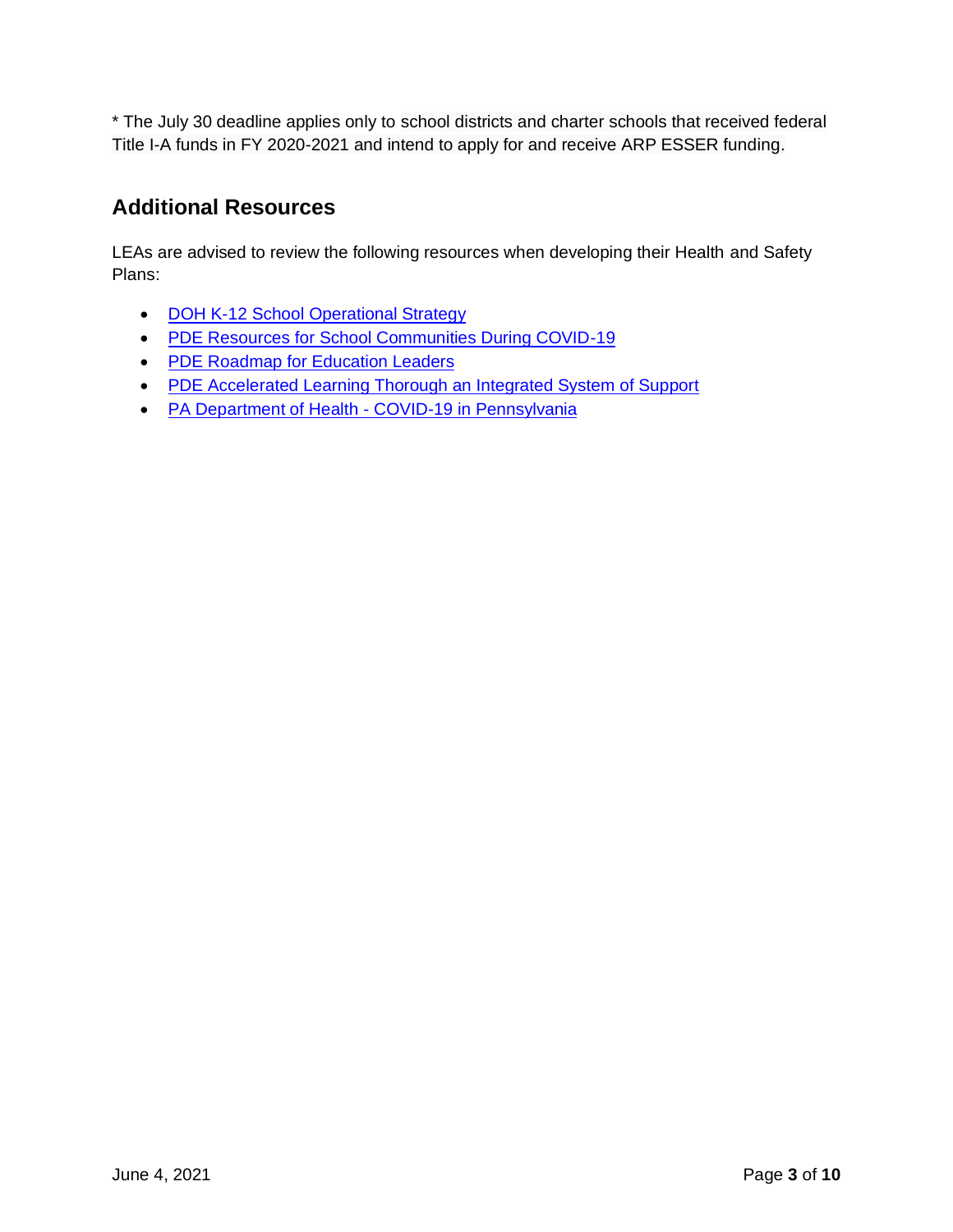# **Health and Safety Plan Summary: (Northwest Area School District)**

### **Initial Effective Date: July 1, 2021**

#### **Date of Last Review: January 3, 2022**

#### **Date of Last Revision: January 3, 2022**

1. How will the LEA, to the greatest extent practicable, support prevention and mitigation policies in line with the most up-to-date guidance from the DOH for the reopening and operation of school facilities in order to continuously and safely open and operate schools for in-person learning?

## **The district will continue to follow the guidance of DOH and PDE to the greatest extent possible throughout the 2021-22 school year. Mitigation strategies will be entered below.**

2. How will the LEA ensure continuity of services, including but not limited to services to address the students' academic needs, and students' and staff members' social, emotional, mental health, and other needs, which may include student health and food services?

**The district has in place an educational plan to return to school five days a week in the fall of 2021. The district will continue to offer a Virtual form of education in the Northwest Virtual Academy. In the event that the pandemic would change the manner in which we were able to educate our students traditionally the following plan would be in affect:** 

**Hybrid Model to limit the number of student in a building.** 

**Synchronous Live Instruction if the buildings had to close completely.** 

**Curriculum delivered online via Zoom** 

**Special Services delivered online (Speech, OT, PT)** 

**Guidance Counselor/Social Work/Psychologist available through technology**

**Asynchronous Instruction via our Virtual Academy** 

**Flash Drives/Recorded Lesson/Paper and Pencil offerings**

3. Use the table below to explain how the LEA will maintain the health and safety of students, educators, and other staff and the extent to which it has adopted policies, and a description of any such policy on each of the following safety recommendations established by the DOH.

| <b>ARP ESSER Requirement</b>               | <b>Strategies, Policies, and Procedures</b>                                                                                                                         |
|--------------------------------------------|---------------------------------------------------------------------------------------------------------------------------------------------------------------------|
| a. Universal and correct wearing of masks; | In order not to jeopardize five day a week<br>in-person learning, the district<br>Recommends and encourages universal<br>masking for all teachers, staff, students, |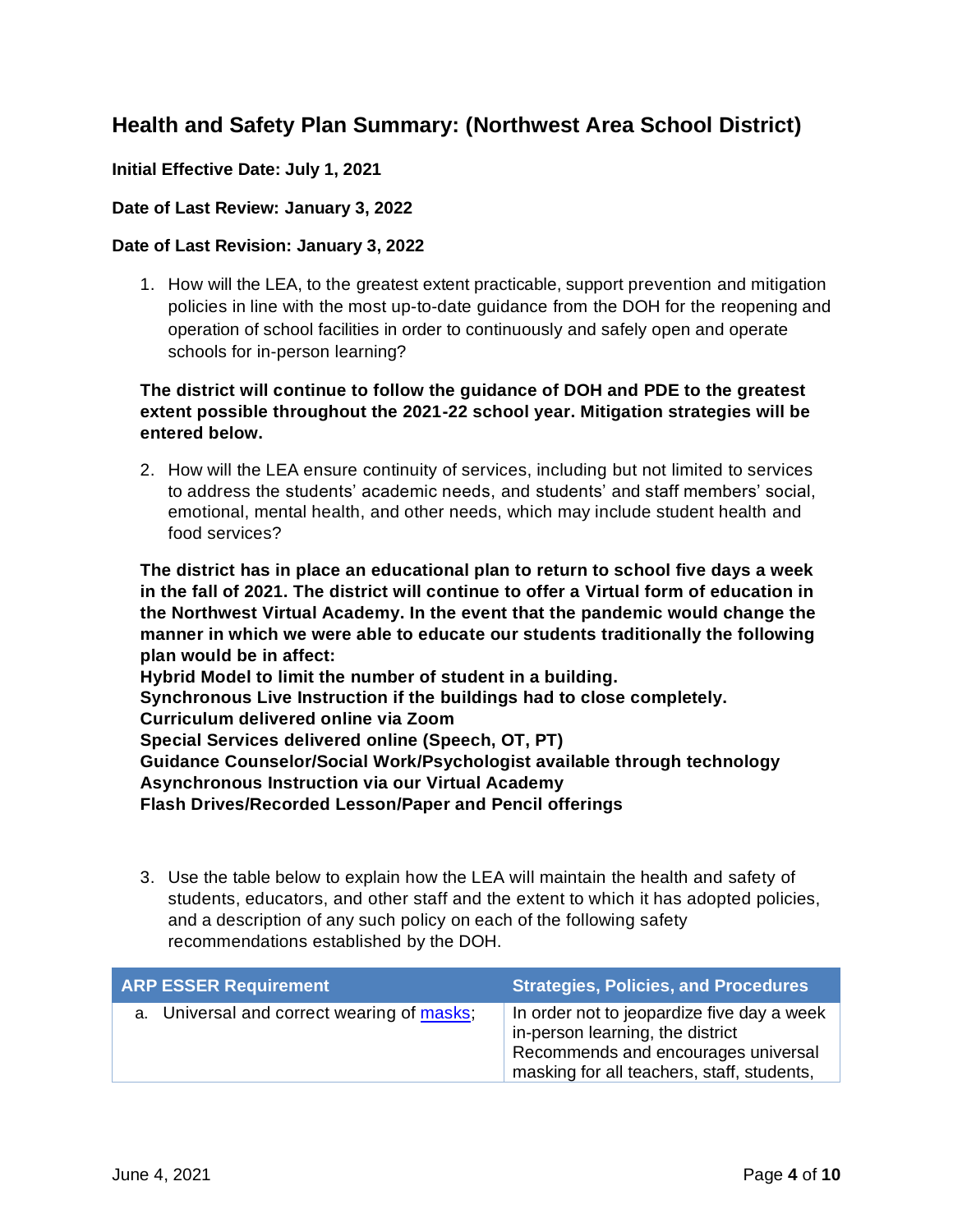| <b>ARP ESSER Requirement</b>                                                                       | <b>Strategies, Policies, and Procedures</b>                                                                                                                                                                                                                                                                                                                                                                                                                                                                                                                                                                                                                                                                                                                                                                                                                                          |
|----------------------------------------------------------------------------------------------------|--------------------------------------------------------------------------------------------------------------------------------------------------------------------------------------------------------------------------------------------------------------------------------------------------------------------------------------------------------------------------------------------------------------------------------------------------------------------------------------------------------------------------------------------------------------------------------------------------------------------------------------------------------------------------------------------------------------------------------------------------------------------------------------------------------------------------------------------------------------------------------------|
|                                                                                                    | and visitors, regardless of vaccination<br>status.<br>Northwest Area Board of Education and<br>school district has approved to allow<br>parents to choose the option for masking<br>or no masking, but reserved the right to<br>change this based on circumstances that<br>may arise.<br>Please note:<br>In the K-12 indoor classroom setting, the<br>close contact definition excludes students<br>who were within 3 to 6 feet of an infected<br>student (laboratory-confirmed or a<br>clinically compatible illness) if both the<br>infected student and exposed student(s)<br>correctly and consistently wore well-fitting<br>masks the entire time. In this case a<br>student would not be asked to quarantine.<br>The district will continue to follow the Pa<br><b>DOH</b> recomendations<br>Mandated on school buses, regardless of<br>vaccination status, per federal order. |
| b. Modifying facilities to allow for <i>physical</i><br>distancing (e.g., use of cohorts/podding); | Order has been extended to March, 2022.<br>The district will create physical distancing<br>of three to six feet where feasible<br>throughout all of the educational settings.<br>The district will have elementary students<br>sit in similar arrangement when they<br>change classrooms.<br>If the conditions would change the district<br>would consider hybrid models of<br>schooling to limit numbers                                                                                                                                                                                                                                                                                                                                                                                                                                                                            |
| Handwashing and respiratory etiquette;<br>c.                                                       | The district installed hand sanitizer units<br>throughout all hallways and classrooms<br>within the district and they will still be in<br>use.<br>The district is installing no touch sinks<br>and dryers throughout all school to<br>increase safety.<br>The district will continue to educate<br>students on the importance of<br>handwashing and how to correctly wash<br>your hands.                                                                                                                                                                                                                                                                                                                                                                                                                                                                                             |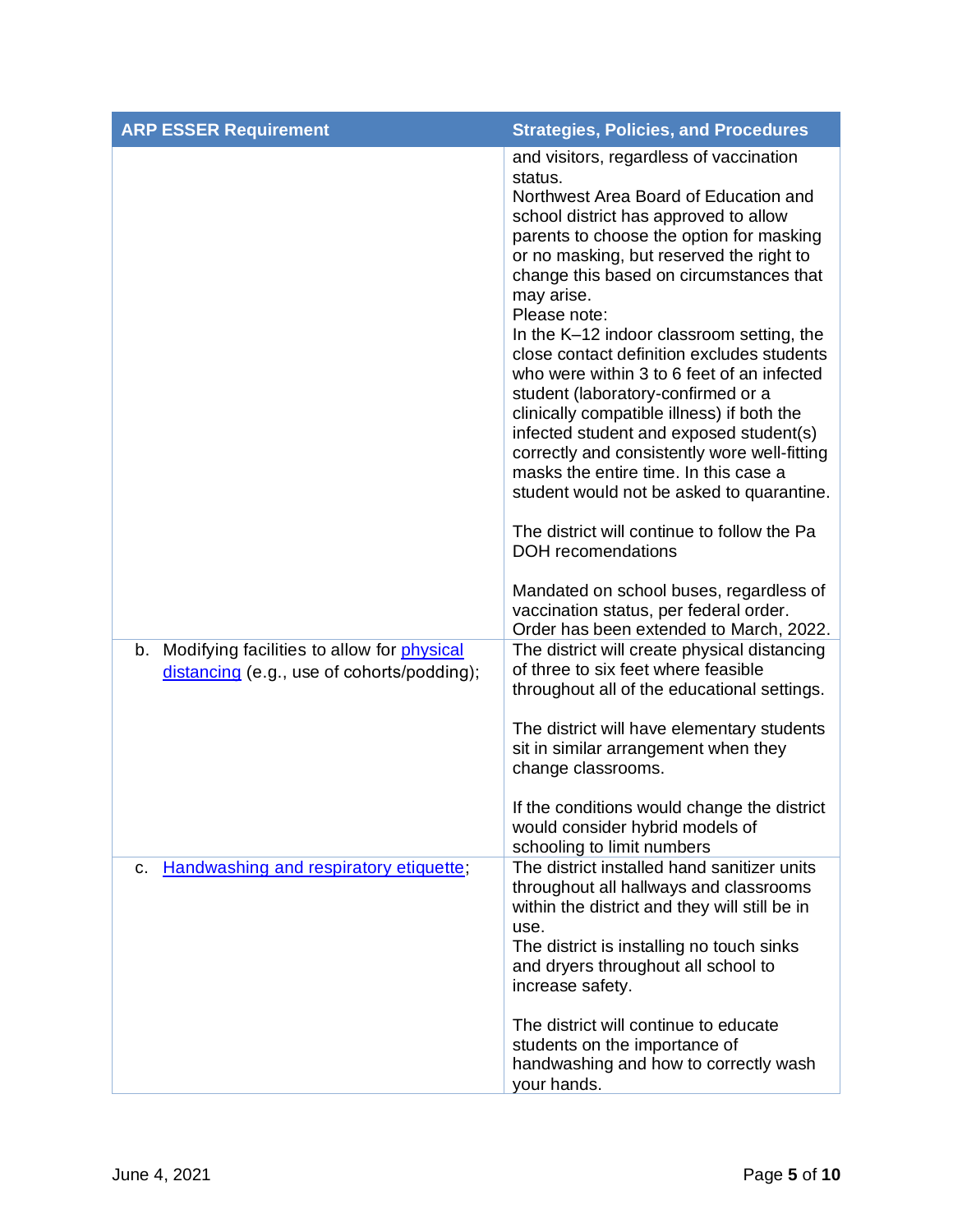| <b>ARP ESSER Requirement</b>                                                                                                               | <b>Strategies, Policies, and Procedures</b>                                                                                                                                                                                                                                                          |
|--------------------------------------------------------------------------------------------------------------------------------------------|------------------------------------------------------------------------------------------------------------------------------------------------------------------------------------------------------------------------------------------------------------------------------------------------------|
| <b>Cleaning and maintaining healthy</b><br>d.<br>facilities, including improving ventilation;                                              | Maintenance will continue to deep clean<br>buildings and common areas everyday<br>with approved cleaning solutions that kill<br>viruses.                                                                                                                                                             |
|                                                                                                                                            | The district invested in ionization units for<br>all heating units, as well as, stand-alone<br>units in larger areas.                                                                                                                                                                                |
|                                                                                                                                            | The district is replacing older<br>heating/ventilation units with new units to<br>increase fresh air flow.                                                                                                                                                                                           |
|                                                                                                                                            | The district updated their environmental<br>control unit to better monitor all situations<br>with air flow and quality.                                                                                                                                                                              |
| Contact tracing in combination with<br>е.<br>isolation and quarantine, in collaboration<br>with the State and local health<br>departments; | In alignment with requirements in Title 28<br>Pa. Code Chapter 27 (relating to<br>communicable and non-communicable<br>diseases), schools must:                                                                                                                                                      |
|                                                                                                                                            | Report positive cases of COVID-19 to<br>DOH for case investigation, contact<br>tracing, and issuance of quarantine<br>and/or isolation orders; and<br>Exclude school children and staff from<br>having contact with other school children<br>or staff showing symptoms of a<br>communicable disease. |
|                                                                                                                                            | School officials have the authority to<br>restrict people who are at risk of<br>spreading COVID-19 from entering the<br>school building. Schools do not need, and<br>should not require, a quarantine order to<br>take this action to protect the health and<br>safety of students and staff.        |
|                                                                                                                                            | How long does a person with COVID-19<br>need to isolate?<br>If you Test Positive for COVID-19<br>(Isolate)                                                                                                                                                                                           |
|                                                                                                                                            | THE ISOLATION PERIOD IS STILL TEN<br>(10) DAYS                                                                                                                                                                                                                                                       |
|                                                                                                                                            | Everyone, regardless of vaccination<br>status.                                                                                                                                                                                                                                                       |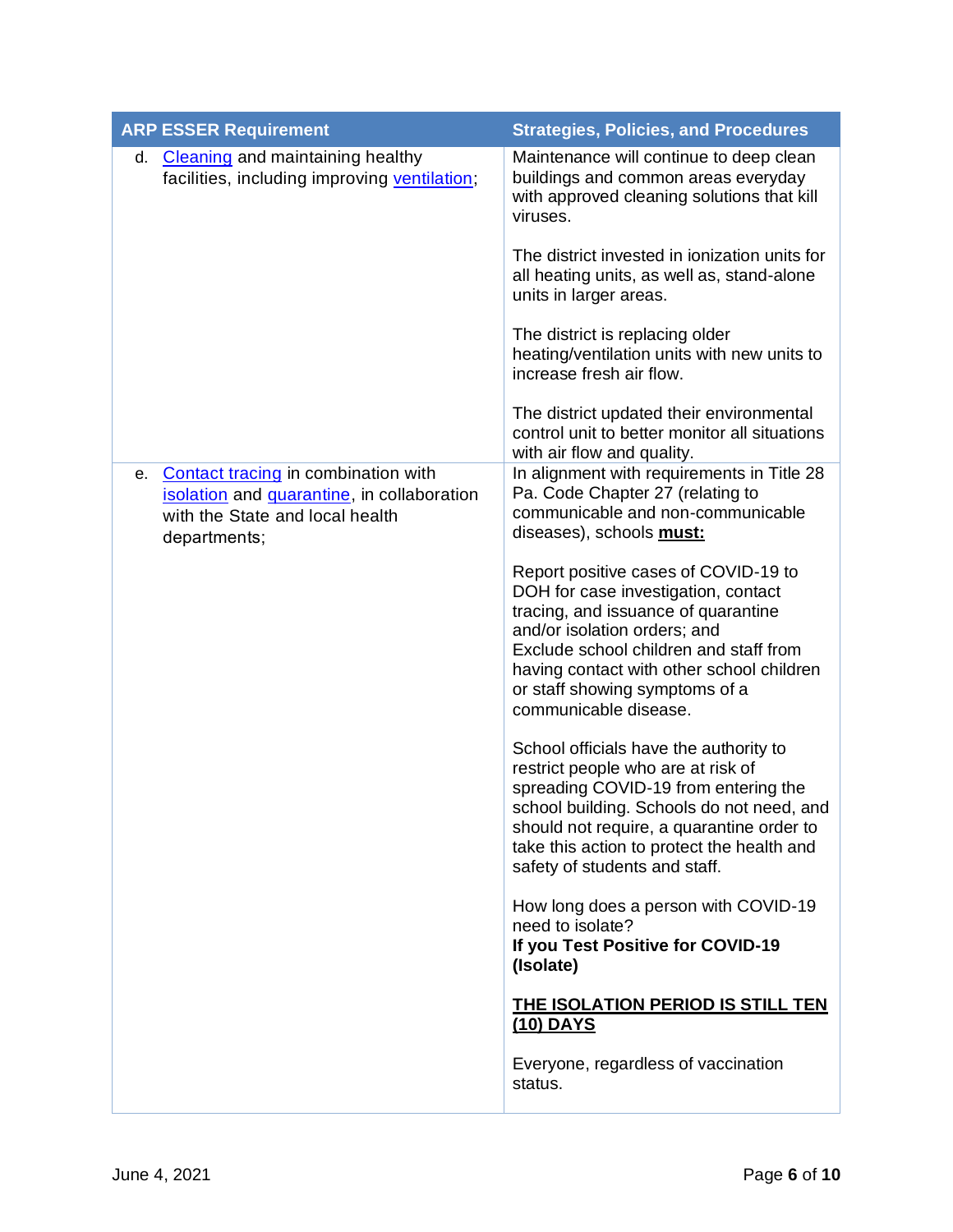| <b>ARP ESSER Requirement</b> | <b>Strategies, Policies, and Procedures</b>                                                                                                                                                                                                                                                                                                                                   |
|------------------------------|-------------------------------------------------------------------------------------------------------------------------------------------------------------------------------------------------------------------------------------------------------------------------------------------------------------------------------------------------------------------------------|
|                              | Stay home for 5 days.- From<br>$\bullet$<br>onset of symptoms or date of<br>positive result (day zero)<br>If you have no symptoms or your<br>symptoms are resolving after 5<br>days, you can leave your house.<br>Continue to wear a mask around<br>others for 5 additional days until<br>day 10.<br>If you have a fever, continue to stay home<br>until your fever resolves. |
|                              | If You Were Exposed to Someone with<br><b>COVID-19 (Quarantine)</b>                                                                                                                                                                                                                                                                                                           |
|                              | <b>QUARANTINE PERIOD IS STILL TEN</b><br>(10) DAYS (Day zero is the date of last<br>exposure)                                                                                                                                                                                                                                                                                 |
|                              | IF a student was identified on a close<br>contact of a positive case and the<br>student is not exhibiting any<br>symptoms:                                                                                                                                                                                                                                                    |
|                              | <b>Contact the Parent.</b>                                                                                                                                                                                                                                                                                                                                                    |
|                              | Recommend/Require a mask for ten<br>days from the point of contact of a<br>positive case.                                                                                                                                                                                                                                                                                     |
|                              | Contact date is day zero.                                                                                                                                                                                                                                                                                                                                                     |
|                              | If student begins to experience<br>symptoms in the ten day cycle:                                                                                                                                                                                                                                                                                                             |
|                              | <b>Contact Parent</b>                                                                                                                                                                                                                                                                                                                                                         |
|                              | Recommend follow up with PCP                                                                                                                                                                                                                                                                                                                                                  |
|                              | Require the student to be tested and<br>results shared with the school.                                                                                                                                                                                                                                                                                                       |
|                              | If positive, follow the positive student<br>isolation guidelines.                                                                                                                                                                                                                                                                                                             |
|                              | The most recent exposure date should be<br>counted as day zero.                                                                                                                                                                                                                                                                                                               |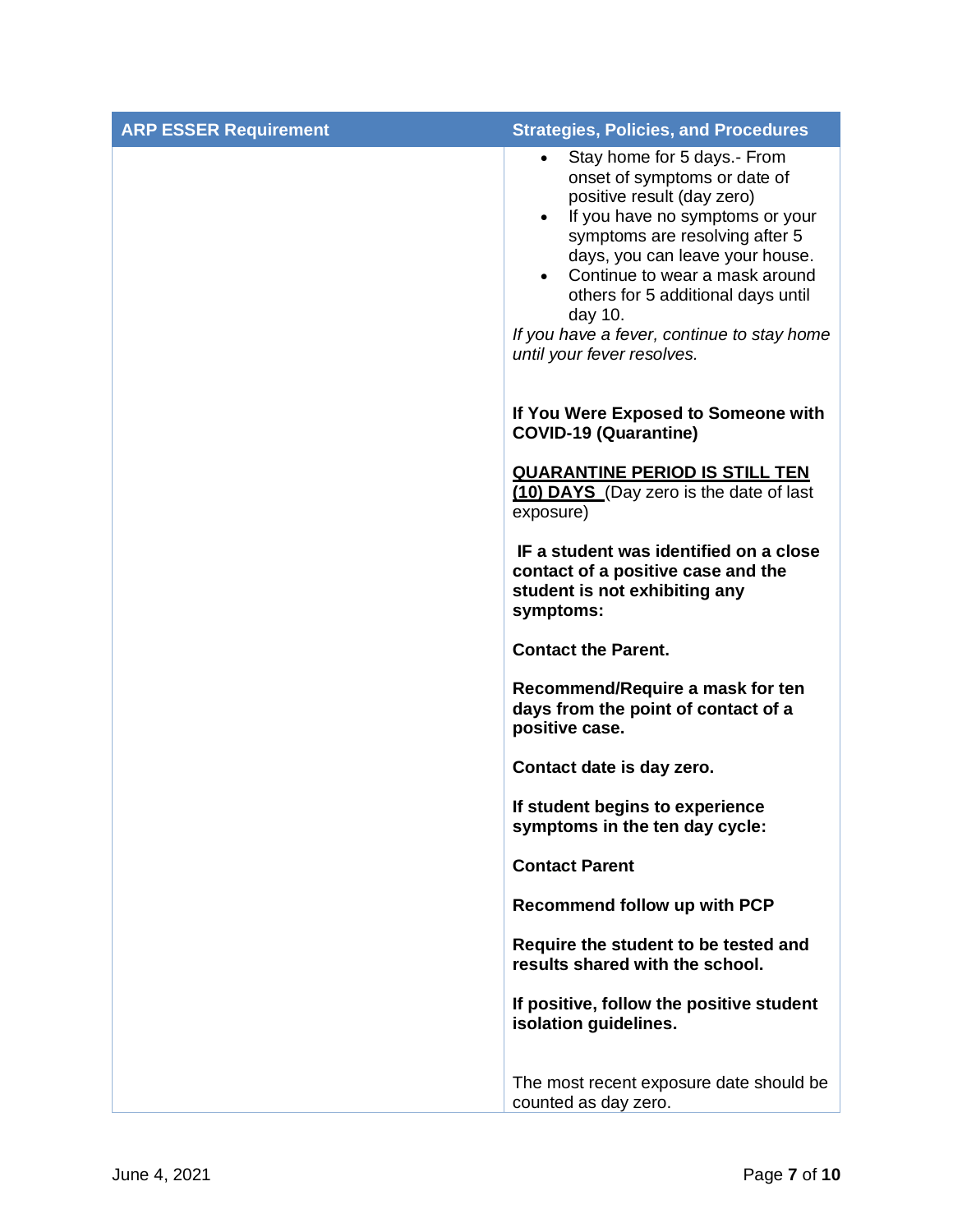|    | <b>ARP ESSER Requirement</b>                                                                                       | <b>Strategies, Policies, and Procedures</b>                                                                                                                                                                                                                                                                                                                                                                                                                                                                                                                                                                                                                   |
|----|--------------------------------------------------------------------------------------------------------------------|---------------------------------------------------------------------------------------------------------------------------------------------------------------------------------------------------------------------------------------------------------------------------------------------------------------------------------------------------------------------------------------------------------------------------------------------------------------------------------------------------------------------------------------------------------------------------------------------------------------------------------------------------------------|
|    |                                                                                                                    |                                                                                                                                                                                                                                                                                                                                                                                                                                                                                                                                                                                                                                                               |
| f. | Diagnostic and screening testing;                                                                                  | The district will continue to screen<br>students for multiple symptoms of<br>COVID19 recognized by the DOH.<br>The district will continue to educate our<br>community on the symptoms and to be<br>safe and keep their children home if they<br>are exhibiting any of the symptoms.<br>The district will investigate the new Test<br>to Stay Program if it is accessible and<br>beneficial to our district.                                                                                                                                                                                                                                                   |
| q. | Efforts to provide vaccinations to school<br>communities;                                                          | The district has completed one clinic and<br>will remain open to further clinic<br>availability if needed.                                                                                                                                                                                                                                                                                                                                                                                                                                                                                                                                                    |
|    | h. Appropriate accommodations for<br>students with disabilities with respect to<br>health and safety policies; and | In addition to all of the mitigation<br>strategies that are in place:<br>The district will continue to meet the<br>needs of our IEP students by offering all<br>services in person or through technology<br>to meet all of their educational, social,<br>physical, or mental needs.<br>If in person instruction is not available:<br>Zoom therapy in Speech, PT and OT.<br>Connections to our classroom teacher<br>and aide via zoom.<br>Packet presentation<br>Video lessons from teachers uploaded to<br>flash drives.<br>Continue to arrange for in person<br>remediation and services when student<br>body is not in the building. (Asynchronous<br>Days) |
| i. | Coordination with state and local health<br>officials.                                                             | If a school is experiencing an outbreak or<br>a rise in cases, the school can contact<br>DOH or their local CMHD if additional<br>guidance on outbreak response is<br>needed. To preserve safe in-person<br>learning to the greatest extent possible,                                                                                                                                                                                                                                                                                                                                                                                                         |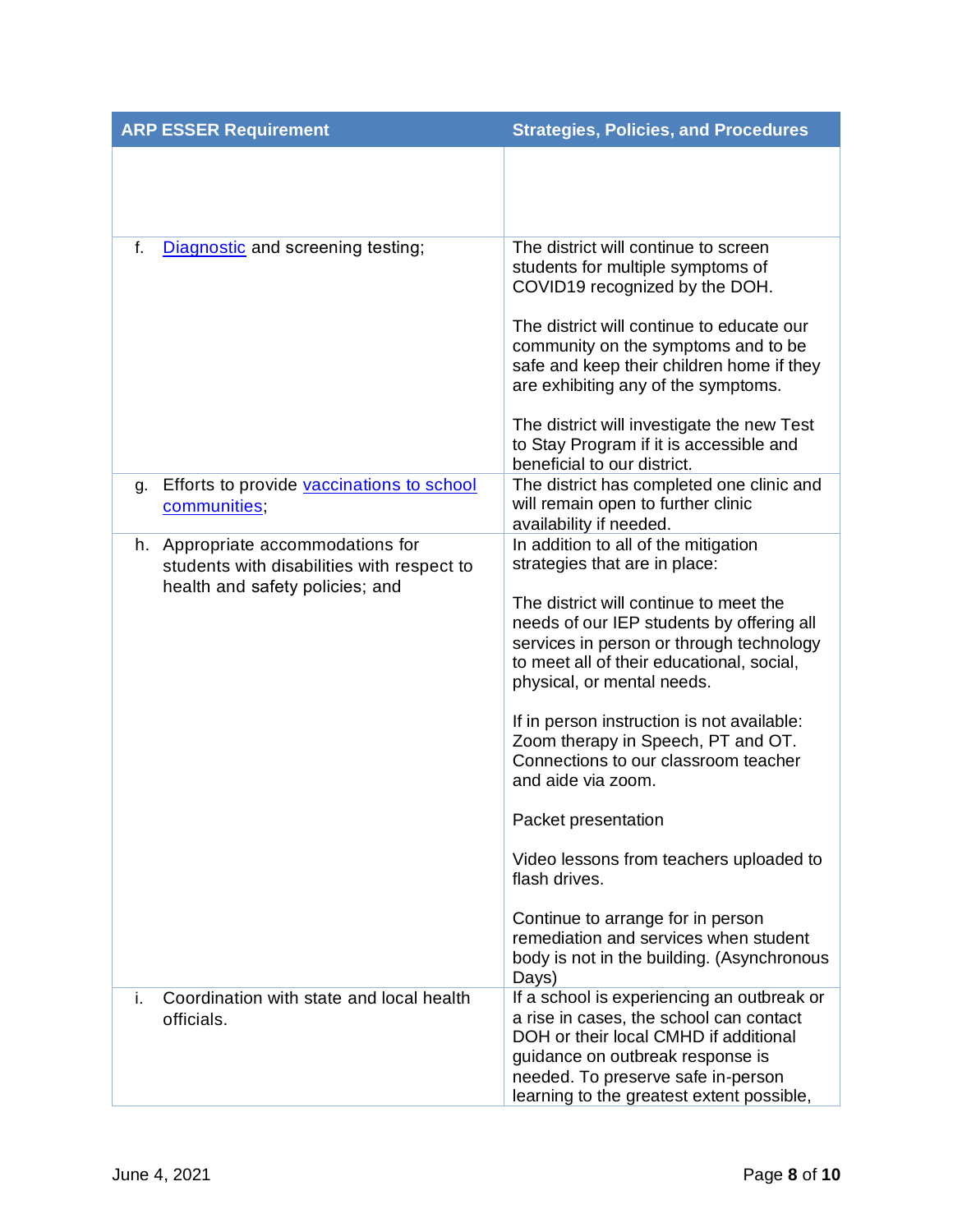| <b>ARP ESSER Requirement</b> | <b>Strategies, Policies, and Procedures</b>                                                                                                                                                                                                                                                                                                                                                                                                                                                               |
|------------------------------|-----------------------------------------------------------------------------------------------------------------------------------------------------------------------------------------------------------------------------------------------------------------------------------------------------------------------------------------------------------------------------------------------------------------------------------------------------------------------------------------------------------|
|                              | The schools will follow this strategy:                                                                                                                                                                                                                                                                                                                                                                                                                                                                    |
|                              | <b>School Closure</b><br>If schools are experiencing an<br>outbreak or a rise in cases that<br>reaches the level of 5% of total<br>population of the school, the<br>district can require universal<br>masking for a period of time to<br>mitigate the risk of spread and<br>maintain in-person instruction.<br>If schools are experiencing an<br>$\bullet$<br>outbreak or a rise in cases that<br>reaches the level of 10% of total<br>school population, the district<br>will look at the possibility of |
|                              | remote learning.                                                                                                                                                                                                                                                                                                                                                                                                                                                                                          |
|                              | The decision to close for any length of<br>time remains a local decision. Schools<br>may use other criteria to determine if a<br>suspension of in-person learning is<br>necessary for their local school<br>community.                                                                                                                                                                                                                                                                                    |